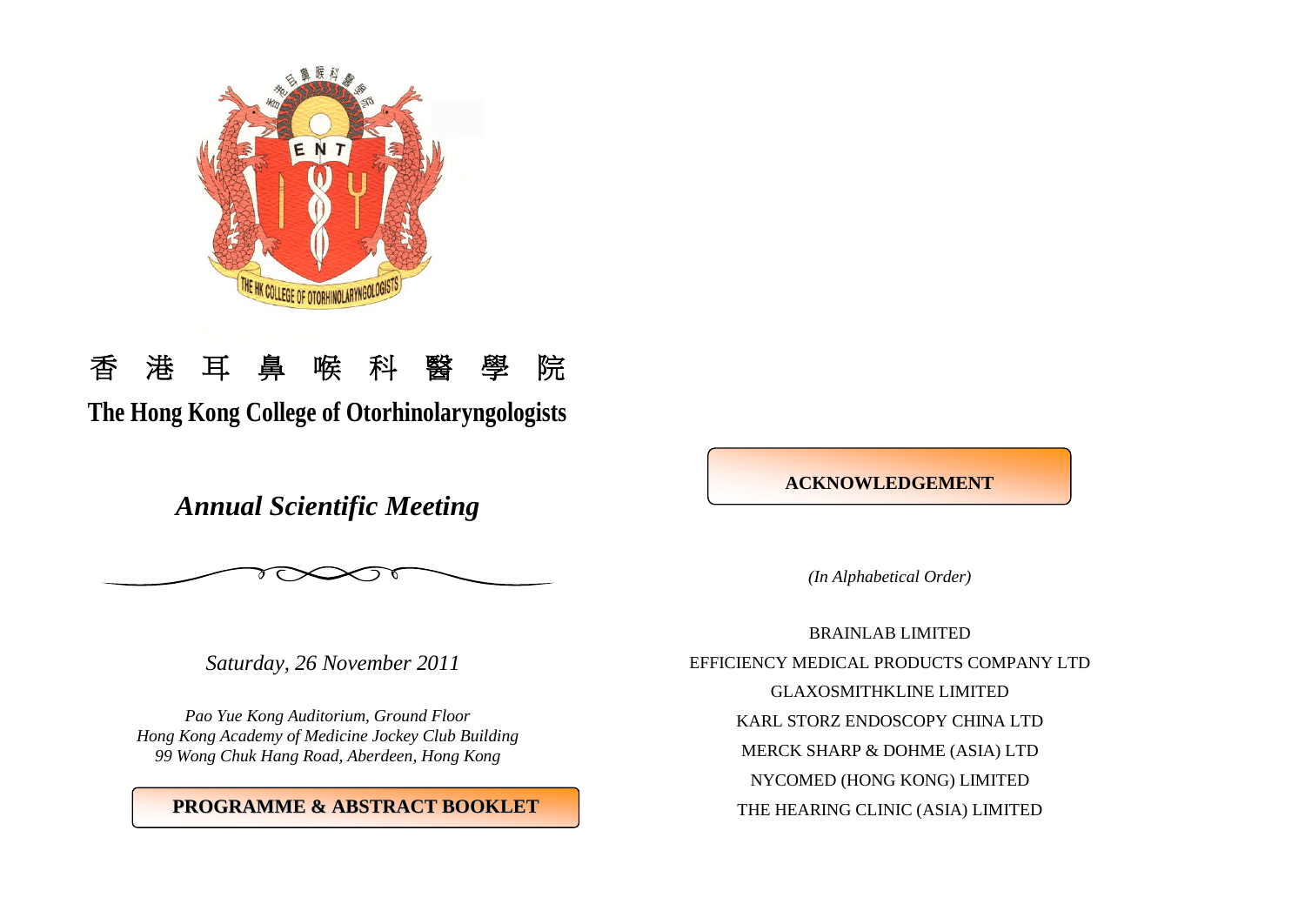## **TRAINEE RESEARCH PRESENTATION 2011**

|                               |                                              | <b>PROGRAMME</b>                                                 |  |
|-------------------------------|----------------------------------------------|------------------------------------------------------------------|--|
| $1:30-$<br>1:45pm             | ${\bf A1}$                                   | Cold dissection Vs Monopolar diathermy needle dissection         |  |
|                               |                                              | in Tonsillectomy                                                 |  |
|                               |                                              | Dr Yiu-Kei CHUNG, Queen Elizabeth Hospital                       |  |
| $1:45-$                       | A2                                           | Hearing loss and aural symptoms of pilots in Hong Kong           |  |
| 2:00 <sub>pm</sub>            |                                              | Dr Nelson Yui-Cheung HUI, Yan Chai Hospital                      |  |
| $2:00-$<br>$2:15$ pm          | A3                                           | Observational study on the preference of nasal tip bifidity      |  |
|                               |                                              | in Asians                                                        |  |
|                               |                                              | Dr Kwong-Lun LAI, United Christian Hosp/                         |  |
|                               |                                              | <b>Tseung Kwan O Hosp</b>                                        |  |
| $2:15-$<br>2:30 <sub>pm</sub> |                                              | The outcome of myringotomy with ventilation tube insertion in    |  |
|                               |                                              | pre-treatment nasopharyngeal carcinoma patients presented        |  |
|                               | A <sub>4</sub>                               | with otitis media with effusion - A prospective randomized       |  |
|                               |                                              | controlled study                                                 |  |
|                               |                                              | Dr Jacky Wai-Kei LAM, Queen Mary Hospital                        |  |
| $2:30-$<br>2:45pm             |                                              | Comparison of the surgical outcomes between endoscopic           |  |
|                               | A5                                           | thyroidectomy done via bilateral axillo-breast approach          |  |
|                               |                                              | (BABA) and conventional open neck approach.                      |  |
|                               | Dr Jonathan Kai-Yum LAU, Queen Mary Hospital |                                                                  |  |
| $2:45-$<br>3:00pm             | A6                                           | Laryngopharyngeal reflux: A prospective cohort study to          |  |
|                               |                                              | evaluate the efficacy of empirical proton pump inhibitor therapy |  |
|                               |                                              | and the role of pH study                                         |  |
|                               |                                              | Dr Natalie Moon-Wah LEUNG, Prince of Wales Hospital              |  |
| $3:00-$<br>$3:15$ pm          | A7                                           | A prospective randomized controlled study on vitalstim therapy   |  |
|                               |                                              | and traditional swallow therapy for improving early dysphagia    |  |
|                               |                                              | in patients with nasopharyngeal carcinoma after radiotherapy     |  |
|                               |                                              | Dr Hok-Nam LI, Prince of Wales Hospital                          |  |
| $3:15-$<br>3:30 <sub>pm</sub> |                                              | Functional assessment after external vocal fold medialization    |  |
|                               | $\overline{AB}$                              | thyroplasty with titanium vocal fold medialization implant       |  |
|                               |                                              | Dr Pui-Yee LO, Queen Elizabeth Hospital                          |  |
| $3:30-$<br>$3:45$ pm          | A9                                           | Clinical audit on the day care treatment pathway for patients    |  |
|                               |                                              | with peritonsillar abscess                                       |  |
|                               |                                              | Dr Alice Kwai-Yee SIU, United Christian Hospital                 |  |
| $3:45-$                       |                                              | Presentation by the winner of Thomas Cheung Fund 2010            |  |
| 3:55pm                        |                                              | Dr Joseph Chun-Kit CHUNG, Queen Mary Hospital                    |  |
| $3:55$ pm –                   |                                              |                                                                  |  |
| 4:15pm                        | <b>TEA BREAK</b>                             |                                                                  |  |
| $4:15$ pm<br>5:00pm           |                                              | Lecture on "Parotidectomy For Non Salivary Gland Disease"        |  |
|                               |                                              | delivered by Professor Claudio R CERNEA                          |  |
|                               |                                              | Department of Head and Neck Surgery                              |  |
|                               |                                              | University of São Paulo Medical School, São Paulo, Brazil        |  |
|                               |                                              |                                                                  |  |

## **THE HONG KONG COLLEGE OF OTORHINOLARYNGOLOGISTS**

#### **TRAINEE RESEARCH PRESENTATION 2011**

**Board of Adjudicators:**

| <b>Chief Adjudicator</b> Dr Wai-Sing LUK |                                          |
|------------------------------------------|------------------------------------------|
|                                          | <b>Adjudicators</b> Dr Peter Shu-On TANG |
|                                          | Dr Bo-Yee LAU                            |
|                                          | Dr Ka-Cheong CHAN                        |
|                                          | Dr Fu-Man TONG                           |
|                                          | Dr Kong-Wah YEUNG                        |
|                                          | Dr Io-Meng CHIO                          |
|                                          |                                          |
|                                          |                                          |

# **Lecture delivered by Dr Professor Claudio R CERNEA**

*Department of Head and Neck Surgery University of São Paulo Medical School São Paulo, Brazil*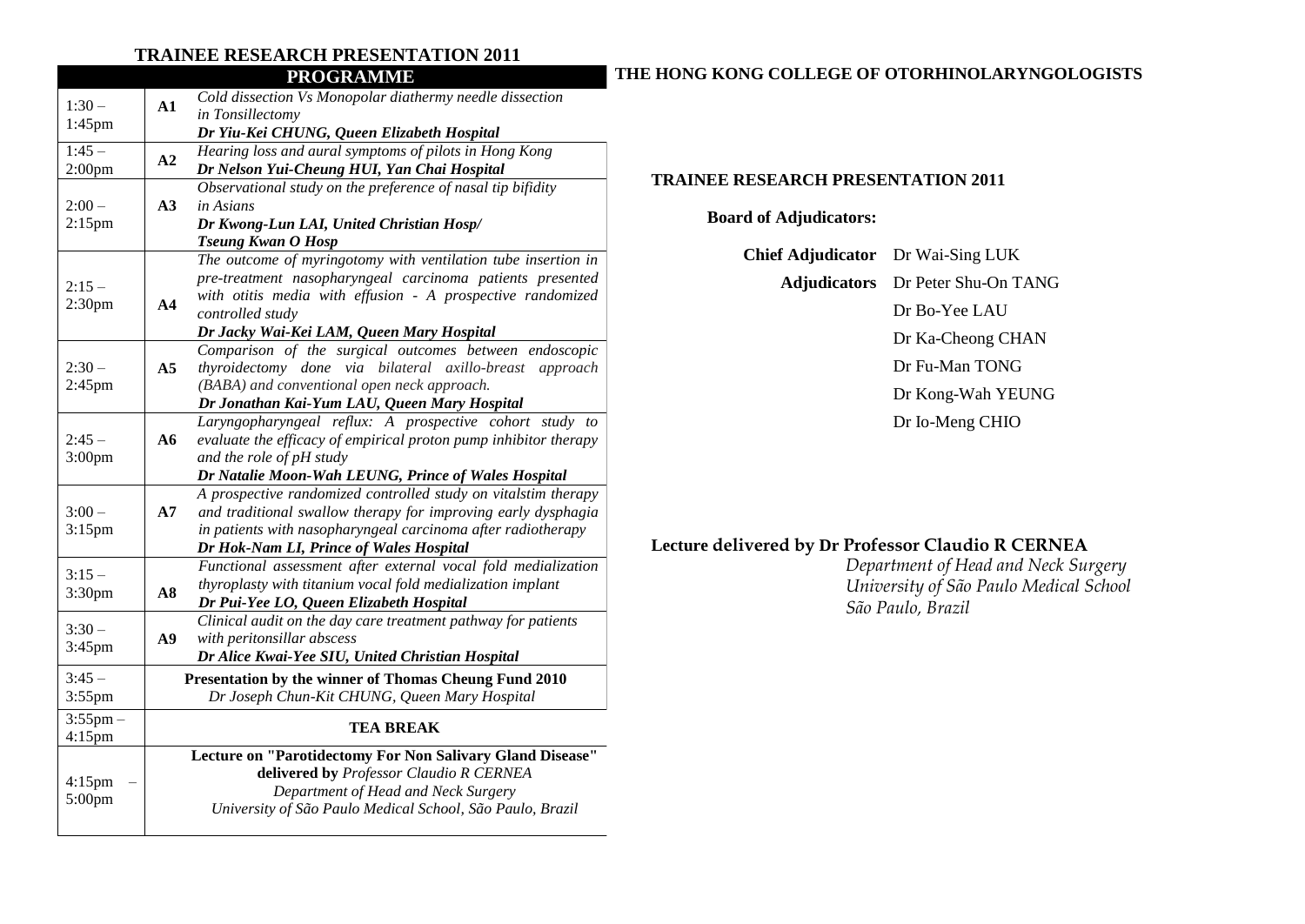**A1** 

**Cold dissection Vs Monopolar diathermy needle dissection in Tonsillectomy**

**Dr Yiu-Kei CHUNG** *Department of ENT, Queen Elizabeth Hospital* 

**Objective:** to compare intraoperative efficiency, postoperative recovery and complication between the two methods.

**Methods:** A prospective, randomized, single-blind trial of patients aged from 4 to 58 years old undergoing tonsillectomy was conducted. Patients were randomized into either cold dissection or hot dissection group. Measured intraoperative parameters included surgical duration and intraoperative blood loss. Measured postoperative parameters included a 14 day postoperative questionnaire that recorded a daily pain rating using the Wong-Baker FACES pain scale, pain medication use, days to return to a normal diet, and days to return to a normal life. Postoperative complications were also recorded. Intraoperative and postoperative measures were statistically compared between groups.

**Results:** A total of 30 patients, with 15 patients in each group. Indications for tonsillectomy include chronic tonsillitis, tonsillar hypertrophy. The patients were randomized into each group. The operative time, intraoperative blood loss, postoperative analgesic requirement, degree of pain, time to return to normal diet, time to return normal daily activities, complication were measured.

Operative time and intraoperative blood loss were significantly lowered in diathermy needle dissection method. There were no statistical difference in terms of analgesic requirement, pain scores, time to return to normal daily activities and time to return to normal diet. There was one case secondary bleeding in the diathermy needle dissection group.

**Hearing loss and aural symptoms of pilots in Hong Kong**

**Dr Nelson Yui-Cheung HUI**  *Department of ENT ,Yan Chai Hospital*

#### **Abstract**

Noise induced hearing loss is a common but less attended topic among public and health care professionals in Hong Kong. Pilots are consistently and continuously exposed to occupationally related noise. Hearing loss and aural symptoms such as tinnitus, aural blockage, otorrhoea, otalgia and vertigo are very common among pilots. Currently there is no local published study assessing hearing loss and aural symptoms among pilots. In this study pilots of one commercial airline of Hong Kong were recruited to evaluate the hearing level among the high noise exposed pilots. The presence of aural symptoms were assessed subjectively by designated questionnaires. Other information including demographic data, personal medical history and family history were collected as well. Objective assessment of hearing level was achieved by pure tone audiogram in a sound-proofed booth. The data collected was analysed and correlated .The preliminary results of this study is presented.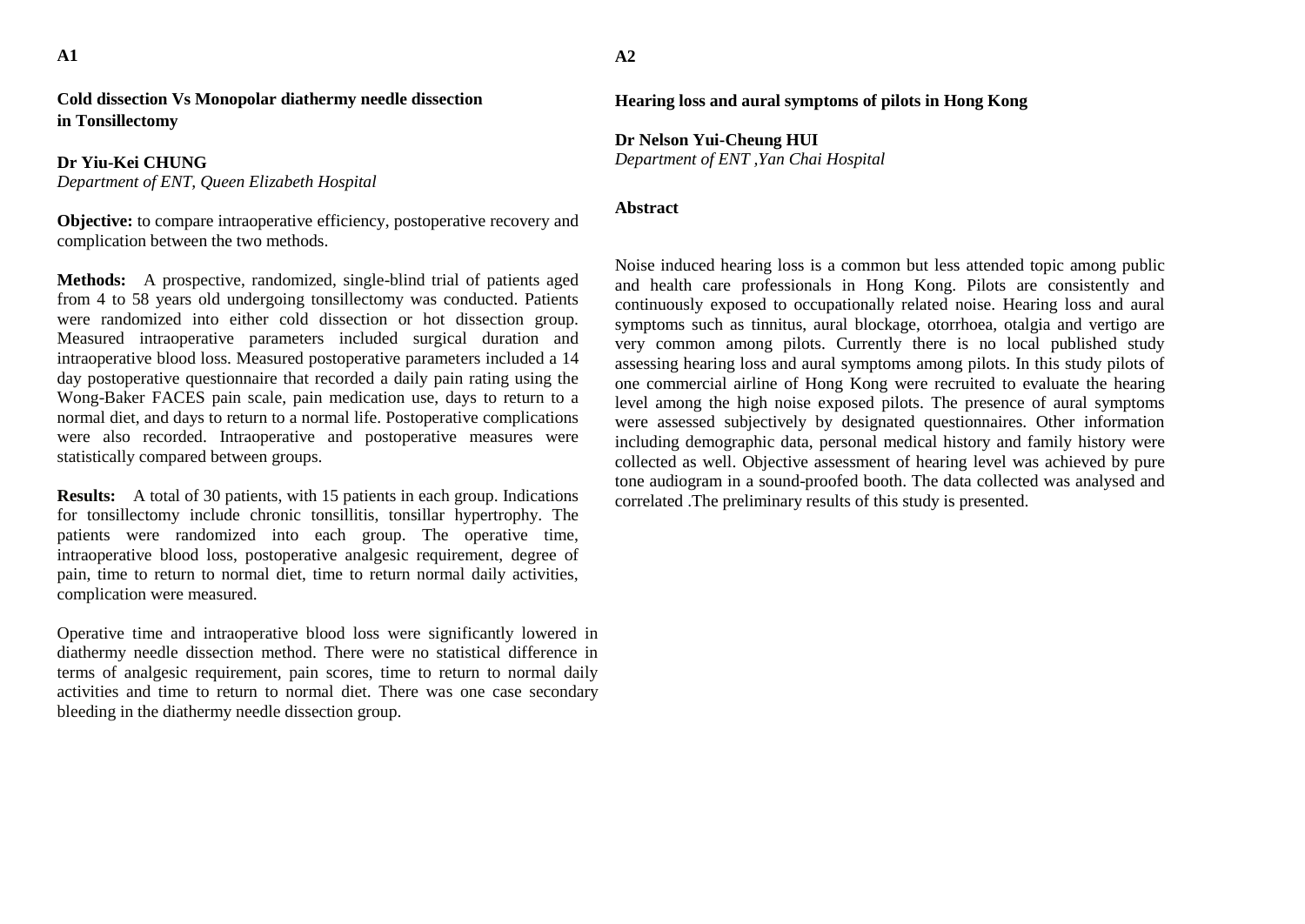#### **Observational study on the preference of nasal tip bifidity in Asians**

#### **Dr Kwong-Lun LAI**

*United Christian Hospital / Tseung Kwan O Hospital* 

**Background:** Naturally, the nasal tip can appear as single or double. It varies between different races and different individuals. During rhinoplasty, the nasal tip can be modified according to the patient's preference. However, there is so far no study in previous literature discussing the preferences of the tip in general population.

**Methods:** Photographs of volunteers' faces will be taken and modified, using computer software. A pair of modified photographs from the same volunteer will be shown to a group of subjects who will be asked to choose the preferred face in the pair, and the data will be used to analyse the aesthetic sense of our local population.

**Results:** 80 subjects were recruited. 80% of them do show a preference. The difference between proportion of those with preference and that of those with no preference is statistically significant. For those with preference, 90.6% prefer a single nasal tip. Also, there is statistically significant difference between proportion of those preferring single tip and that of those preferring double tip. However, there is no gender difference.

**Conclusions:** Although there is no such study in the Caucasian population, most of them would prefer keeping their ethnic double tip. To my knowledge, this is the first observational study about nasal tip preference in the literature. It demonstrated that there may be difference in the nasal tip preference between Asians and Caucasians, and that the rhinoplasty techniques in the western countries may not be totally applicable to Asian population.

**The outcome of myringotomy with ventilation tube insertion in pre-treatment nasopharyngeal carcinoma patients presented with otitis media with effusion - A prospective randomized controlled study**

#### **Dr Jacky Wai-Kei LAM**  *Department of ENT, Queen Mary Hospital*

**Objective:** To evaluate the use of pre-treatment myringotomy with ventilation tube insertion for nasopharyngeal cancer (NPC) patients presented with middle ear with effusion (OME).

**Design:** Prospective randomized study in an university hospital

**Methods:** Pre-treatment NPC patients suffered from OME were recruited from January 2001 until December 2010 and were randomized for either myringotomy and ventilation tube insertion or observation. Only patients treated with Intensity Modulated Radiotherapy (IMRT) with or without chemotherapy were included. Radiotherapy using 2-Dimensions radiotherapy (2D-RT) or treatment with palliative intent were excluded from the current study. Otoscopy, pure-tone audiogram and tympanogram were performed at diagnosis and prospectively at 6 months, 1 year and 3 yearsafter treatment.

**Results:** 45 patients were randomized to the myringtomy with ventilation tube insertion group and 25 patients to the observation group.At 6 months after treatment, OME persisted in 60% of patients in the observation group, whereas about 53% of patients remained asymptomatic in myringotomy plus ventilation tube insertion group. OME still persisted in 4 (25%) patients in the observation group at 3 years after treatment whereas 21 (70%) patients remained asymptomatic in the myringotomy plus ventilation tube insertion group. Advanced cancer staging was associated with more otologic complications in myringotomy plus ventilation tube insertion group.

**Conclusion:** Pre-treatment myringotomy with ventilation tube insertion for NPC patients with OME provides immediate symptomatic relief. This procedure may be indicated in certain subgroup of NPC patients before treatment.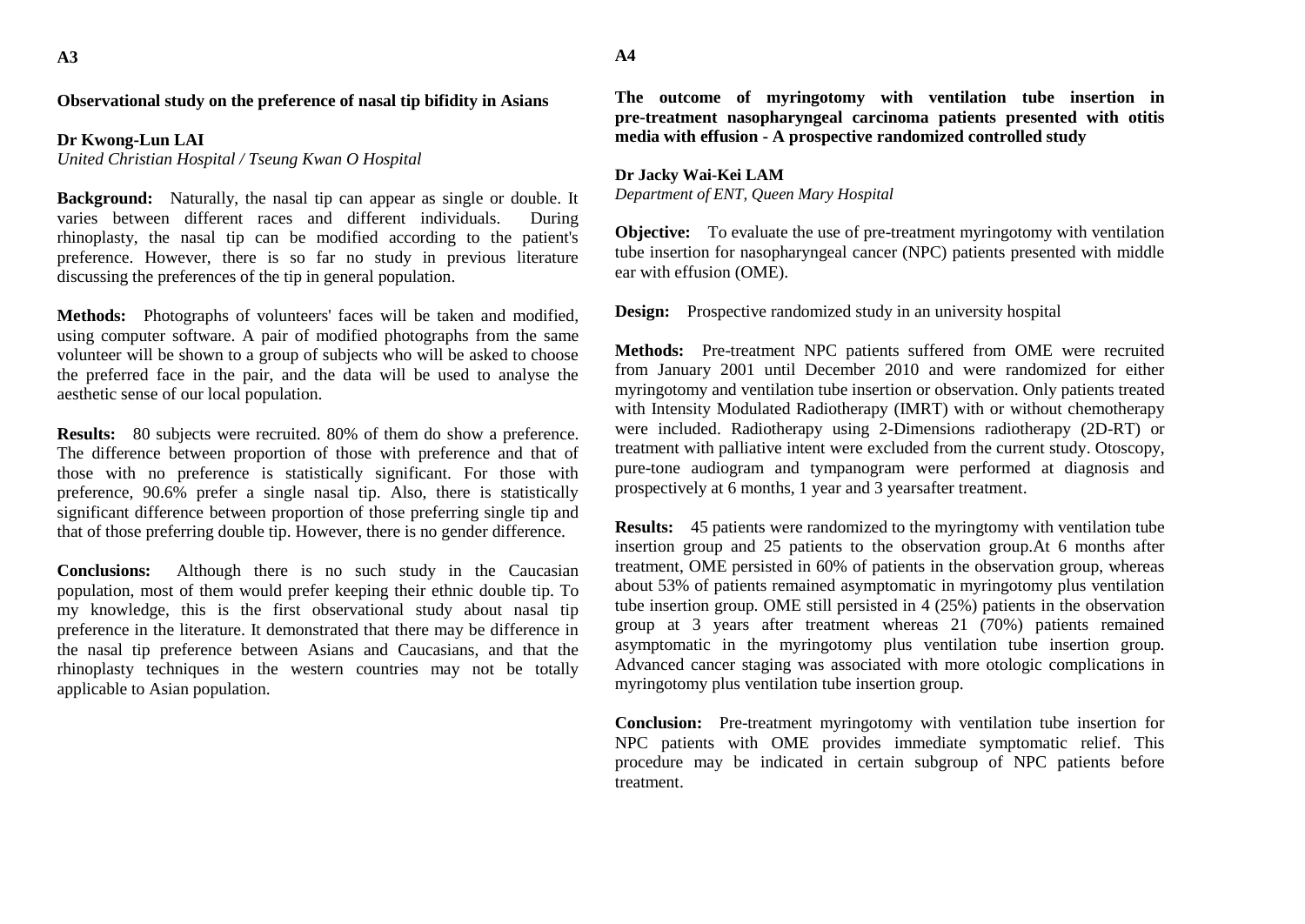**Comparison of the surgical outcomes between endoscopic thyroidectomy done via bilateral axillo-breast approach (BABA) and conventional open neck approach**

#### **Dr Jonathan Kai -Yum LAU**

*Department of ENT, Queen Mary Hospital*

**Background:** Various endoscopic techniques have been introduced for thyroidectomy over the past decade. They offer a distinct advantage over the conventional open operation by leaving no visible scar over the neck.

**Objective:** To compare the surgical outcomes between thyroidectomy done via bilateral axillo-breast approach (BABA) and conventional open neck approach.

**Method:** Between January 2011 and October 2011, 20 patients with thyroid diseases underwent BABA endoscopic thyroidectomy. This group was matched to a historic cohort of patients who underwent conventional open thyroidectomy, and comparison was made. The criteria analyzed include patients' demographics, operating times, intra-operative blood loss, hospital stay and complication.

**Results:** The mean operation time and hospital stay were longer in the BABA group than in the open thyroidectomy group. However, the intra-operative blood loss was lower in the BABA group. There was no difference in surgical complications.

**Conclusion:** Endoscopic thyroidectomy via bilateral axillo-breast approach (BABA) is a safe method for surgical treatment of thyroid disease. The main advantage of BABA thyroidectomy is its significantly better cosmetic outcome when compared with open thyroidectomy.

**Laryngopharyngeal reflux: A prospective cohort study to evaluate the efficacy of empirical proton pump inhibitor therapy and the role of pH study**

#### **Dr Natelie Moon-Wah LEUNG** *Department of ENT, Prince of Wales Hospital*

**Background:** Laryngopharyngeal reflux (LPR) is considered as the most common extraesophageal manifestation of gastroesophageal reflux disease (GERD). It may account for 10% of ENT out-patient consultations. However, LPR symptoms are non-specific and there exist no definite diagnostic criteria for this disease.

**Objectives:** We evaluated the percentage of patients who presented with laryngopharyngeal reflux symptoms suffering from acid reflux. We further evaluated the use of pH study in the diagnostic process and the applications of Reflux Symptom Index (RSI) and Reflux Finding Score (RFS) in our clinical practice. Response of the patients to empirical proton pump inhibitor treatment was examined.

**Methods:** We recruited 40 adult patients presented with symptoms suggestive of laryngopharyngeal reflux in the ENT clinic of United Christian Hospital to participate in this study between July and December 2010. The severities of the disease were scored with the RSI and RFS. All patients underwent a flexible endoscopic examination, image recording of their laryngopharynx, and a dual-probe 24-hour ambulatory pharyngoesophageal pH study. Regardless of the pH study results, all of them were prescribed with an empirical proton pump inhibitor trial, which was oral Pantoloc 20mg bd for 8 weeks. The patients were also advised for lifestyle modifications. They were reassessed at ninth week and their RSI and RFS were scored again. Either normalization of the RSI or RFS values, or the global symptom reduction greater than 50% as reported by patients was defined as positive response. Patients showing positive response were told to continue their treatment up to twelfth week. For those with unsatisfactory improvement, their dosage of Pantoloc was increased to 40mg bd. Patients displaying unsatisfactory response or having pH-documented GERD were referred to gastroenterologists for follow up or further investigations.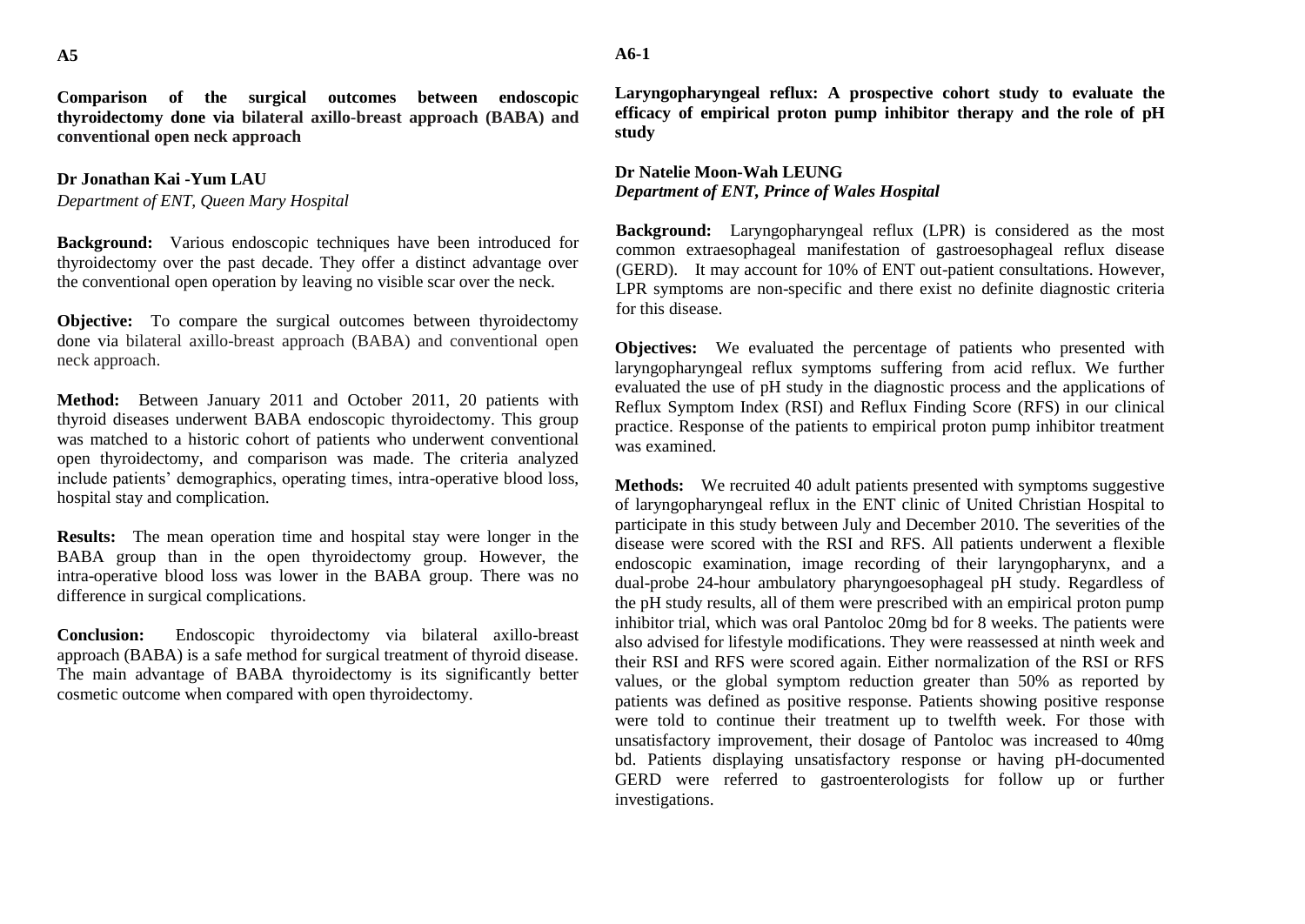**Results:** 38 patients completed this study. There were 13 (34%) and 9 (24%) pH-documented GERD and LPR, respectively. 19 (50%) of the patients demonstrated positive response after eighth week of treatment, and there were 11 more patients (total 30 patients, 79% of the study samples) reported positive response by the end of twelfth week. Among these 30 patients, 14 (47%) of them had pH-documented GERD or LPR. The difference in RFS before and after treatment was significant  $(t=2.229, p=0.032)$ . We found no statistical significant associations between the pH study results and the treatment response. Significant associations between the RFS and GERD (p=0.004), between obesity and GERD ( $p= 0.015$ ), and between psychiatric history and LPR ( $p=0.007$ ) were observed. There were 22 medical referrals. 11 patients were diagnosed of other associated upper gastrointestinal diseases by gastroenterologists.

**Conclusions:** 12 weeks of treatment with Pantoloc is effective to improve symptoms in 79% of our sample patients. However, we found no statistical significant association between the pH study results and the treatment response from our study samples.

**A Prospective Randomized Controlled Study on Vitalstim Therapy and Traditional Swallow Therapy for Improving Early Dysphagia in Patients with Nasopharyngeal Carcinoma after Radiotherapy**

### **Dr Hok-Nam LI, Dr Eddy WONG, Ms Louisa Ng, Dr Peter KU, Prof Michael CF TONG, Prof CA VAN HASSELT** *Department of ENT, Prince of Wales Hospital*

**Objective:** To evaluate the efficacy of two swallowing therapy for early dysphagia in NPC patients after radiotherapy and to provide a scientific database for improving long-term dysphagia

**Background:** Nasopharyngeal carcinoma (NPC) is a common carcinoma in Hong Kong and radiotherapy is the mainstay of treatment. However, complications of radiotherapy are frequently observed and worsen the quality of life of patients, even though the cancer is cured. One of the common complaints is dysphagia. Patients will suffer from difficulty in swallowing, choking and oral retention of food residue. They need to avoid certain food or need fluid intake to facilitate swallowing. In severe cases, aspiration, pneumonia, malnutrition and dehydration can happen and this will increase burden to the healthcare system.

Early post-radiotherapy swallowing dysfunction is common in first year after radiotherapy. Up-to-date there is still no evidence-based management to improve dysphagia in NPC patients after radiotherapy.

**Study Design and Method:** This is a prospective randomized-controlled study on swallowing treatment therapy. Subjects recruited are newly diagnosed NPC patients from Prince of Wales Hospital and Queen Elizabeth Hospital. In this study, subjects will be randomized into two treatment groups: Vitalstim therapy and Traditional swallow therapy. Outcomes are measured subjectively by: 1) NPC specific quality-of-life questionnaire (FACT-NP); 2) Self-rated swallowing score; and also objectively by 3) 8-point Penetration Aspiration Scale on Fiberoptic Endoscopic Evaluation of Swallowing (FEES). Patients will be assessed before and after two treatment approach in time intervals.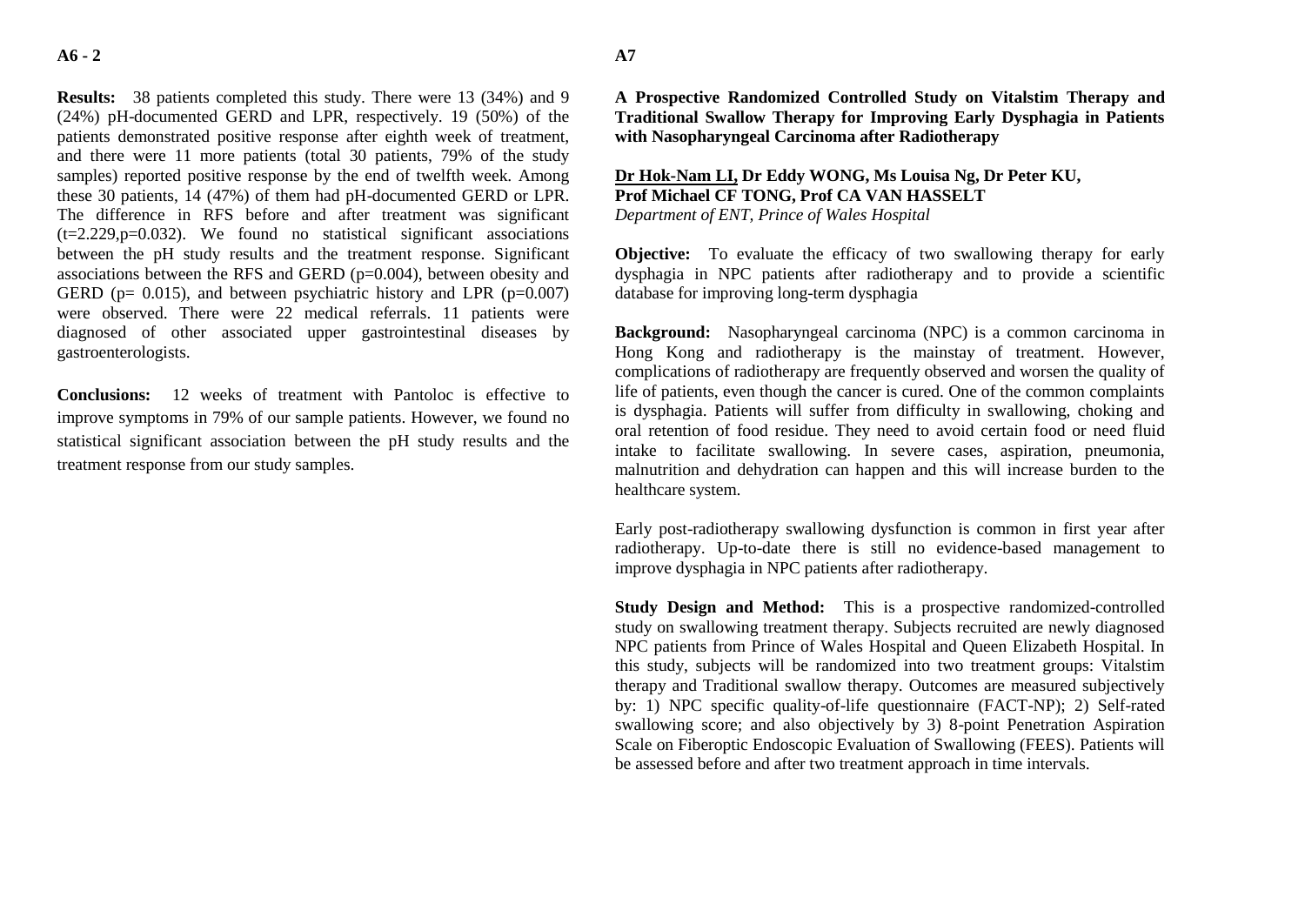**Functional assessment after external vocal fold medialization thyroplasty with titanium vocal fold medialization implant**

#### **Dr Pui-Yee LO**

*Department of ENT, Queen Elizabeth Hospital* 

**Objective:** Unilateral vocal cord paralysis can result in incomplete glottal closure that can lead to voice, breathing and swallowing impairments. Therefore a functional surgery is necessary in order to improve quality of life. This is a prospective study with an aim to assess the functional improvement after external vocal fold medialization thyroplasty with titanium vocal fold medialization implant (TVFMI).

**Method:** Apart from being examined endoscopically, functional assessments of their voice were performed before and after operation. Subjective questionnaire was carried out by the same doctor. Speech therapists were invited to execute perceptive voice sound analysis. Objective test including computerized speech lab with Mulit-Dimensional Voice Program (MDVP) was also used.

Moreover results in the past were also included for comparison.

The data was statistically analysed using computer statistical program SPSS.

**Result:** There were improvement in voice and breathing function in all patients.

From 2009 to 2011, an external vocal fold medialization thyroplasty using titanium implants was performed on 7 patients. They were in the age range of 39 to 75 years.

Endoscopic glottic closure was achieved in every case. According to the objective and subjective evaluation, improvements were found in voice parameter and maximum phonation time.

**Conclusion:** TVFMI can be used to achieve optimal result in voice and breathing improvement in those without adequate glottic closure. It can be performed easily without complications and is individually adjustable.

**A9-1**

**Clinical Audit on the Day Care Treatment Pathway for patients with peritonsillar abscess**

#### **Dr Alice Kwai-Yee SIU**

Department of Ear, Nose and Throat, United Christian Hospital Authority

Peritonsillar abscess is the most common form of deep neck abscess and is accountable for a significant portion of emergency admissions in otorhinolaryngology worldwide. The conventional treatment of peritonsillar abscess is in-patient basis, for worry about complications and the potential need for operation. Yet increasing evidence suggested that these patients can be safely managed as out-patients. From January 2009, we adopted a Day Care Treatment Pathway for patients with peritonsillar abscess. All patients with quinsy were stratified into "Low Risk" and "High Risk" groups, and low risk group would be managed as day cases. Total 121 patients were encountered in 30 months for peritonsillar abscess, and 47 patients were treated successfully as day cases. Three (6.4%) day case patients required hospital admission eventually, and none required unexpected medical attention or emergency operation. We concluded that low risk peritonsillar abscess patients can be managed as day case safely and effectively.